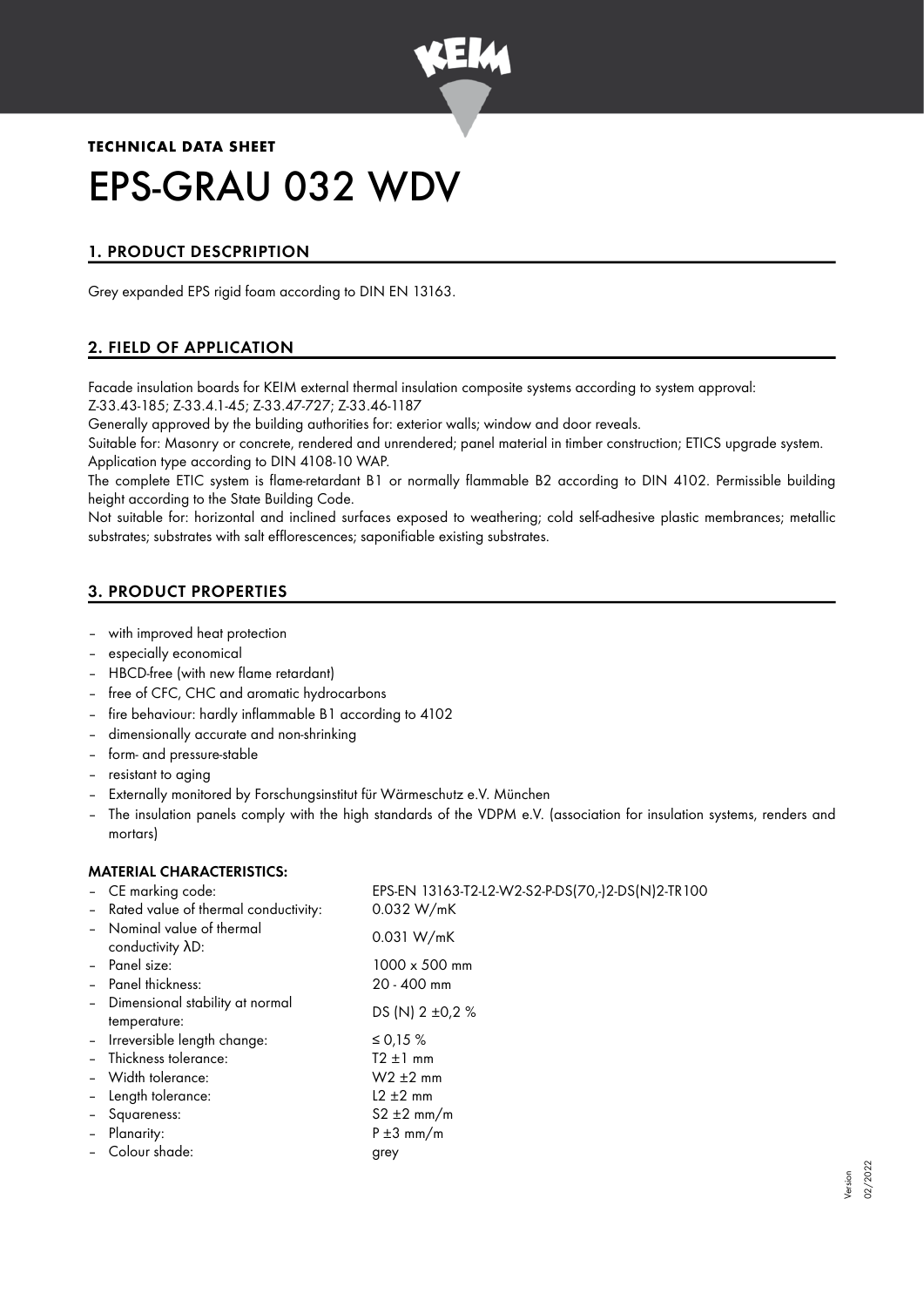#### 4. APPLICATION INSTRUCTIONS

#### SUBSTRATE PREPARATION:

The permanent compatibility of any existing coatings with the adhesive mortar must be examined by an expert. The substrate must be strong, dry, clean, sound and free from adhesion-reducing residues. Strongly sanding or unevenly absorbent surfaces should be primed with Indulaqua primer. Observe the Technical Data Sheet of the primer with regard to execution and dilution.

### APPLICATION:

Cut to size with insulation knife or hot wire cutter.

#### GLUING:

The insulation panels are butted tightly and glued in a bond from bottom to top. Apply the appropriate adhesive mortar to the insulation panels using the bead-and-dot method or over the entire surface. Push the boards into place. At the edges of the building, the insulation panels are glued offset Apply the system's adhesive mortar to the insulation panels using the bead-and-dot method, ensuring an adhesion of min. 40 %. On panel materials in wood construction, the insulation panels are glued over the entire surface with the adhesive filler Klebespachtel. For this purpose, the adhesive filler is applied to the substrate or to the insulation panels with a notched trowel. Immediately after applying the adhesive, the insulation panels must be glued to the substrate. General instruction with regard to gluing: Do not apply adhesive to the panel joints. Closing of unavoidable defects and joints up to 5 mm wide with Iso Top Thermfoam B1 is permissible. Do not create an insulation panel joint over a joint in the substrate underneath.

#### DOWELING:

Check the adhesion of the insulation panels after at least 3 days. Insulation panels that are not bonded or damaged must be replaced. Anchoring is carried out in glued and dowelled ETIC systems with generally approved ETICS fasteners according to DIN EN 1991-1-4/NA. The required fastener quantity depends on the building height and the respective wind zone in which the object is located. In only glued ETIC systems, constructive anchoring with suitable ETICS anchors is permissible. For further information, please refer to our ETICS Technical Guide, Chapter #8, ETICS Wind Suction Loads.

#### REINFORCEMENT:

After a sufficient setting time of the adhesive, apply the mixed, system-specific reinforcing mortar evenly to the insulation panels, preferably with a 10 mm toothed trowel. Embed the system-specific Glasfaser-Gittermatte (glass fibre mesh), overlap the edges by 10 cm and fill wet-in-wet with system-specific reinforcing mortar. The system-specific Glasfaser-Gittermatte should be embedded in the middle (layer thicknesses up to 6 mm) or in the upper third (layer thicknesses from 6 mm). Thickness of the reinforcing layer depends on the respective system approval and can be in the range of max. 3 - 15 mm.

| <b>Panel size</b><br>[mm] | Panel<br>thickness<br>[mm] | edge                                      | <b>Rated value thermal</b><br>conductivity [W/mK] | $m2$ per<br>bundle |
|---------------------------|----------------------------|-------------------------------------------|---------------------------------------------------|--------------------|
| 1000x<br>500              | 20                         | dull                                      | 0,032                                             | 12.0               |
| 1000x<br>500              | 30                         | dull<br>rabbet                            | 0,032                                             | 8.0                |
| $1000 \times$<br>500      | 40                         | dull<br>rabbet<br>groove<br>and<br>tongue | 0,032                                             | 6.0                |
| 1000x<br>500              | 50                         | dull<br>rabbet<br>groove                  | 0,032                                             | 4.5                |

#### 5. PACKAGING / TECHNICAL DATA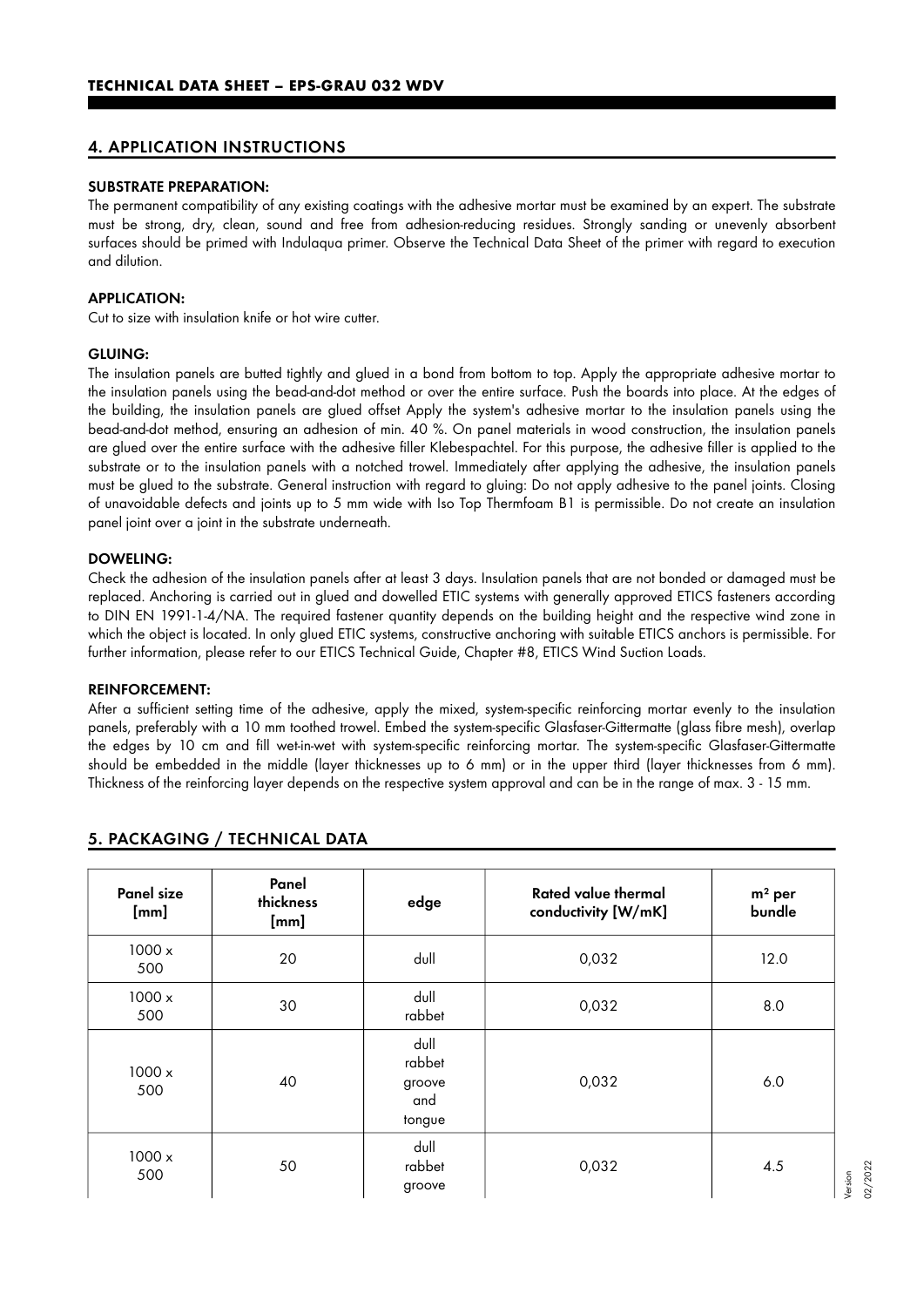## **TECHNICAL DATA SHEET – EPS-GRAU 032 WDV**

| <b>Panel size</b><br>[mm] | Panel<br>thickness<br>[mm] | edge                                      | Rated value thermal<br>conductivity [W/mK] | $m2$ per<br>bundle |
|---------------------------|----------------------------|-------------------------------------------|--------------------------------------------|--------------------|
|                           |                            | and<br>tongue                             |                                            |                    |
| 1000 x<br>500             | 60                         | dull<br>rabbet<br>groove<br>and<br>tongue | 0,032                                      | 4.0                |
| 1000 x<br>500             | 70-80                      | dull<br>rabbet<br>groove<br>and<br>tongue | 0,032                                      | 3.0                |
| 1000 x<br>500             | 90                         | dull<br>rabbet<br>groove<br>and<br>tongue | 0,032                                      | 2.5                |
| 1000 x<br>500             | 100-120                    | dull<br>rabbet<br>groove<br>and<br>tongue | 0,032                                      | 2.0                |
| 1000 x<br>500             | 130-160                    | dull<br>rabbet<br>groove<br>and<br>tongue | 0,032                                      | 1.5                |
| 1000 x<br>500             | 170-300                    | dull<br>rabbet<br>groove<br>and<br>tongue | 0,032                                      | 1.0                |
| 1000 x<br>500             | 310-400                    | dull<br>rabbet<br>groove<br>and<br>tongue | 0,032                                      | 0.5                |

# PACKAGING / TECHNICAL DATA ADDITIONAL INFORMATION:

Edge formation step seam and tongue and groove on request

## 6. STORAGE

| max. storage time       | <b>Storage conditions</b>                  |
|-------------------------|--------------------------------------------|
| no maximum storage time | drv<br>protected from heat and direct sun. |

Version 02/2022